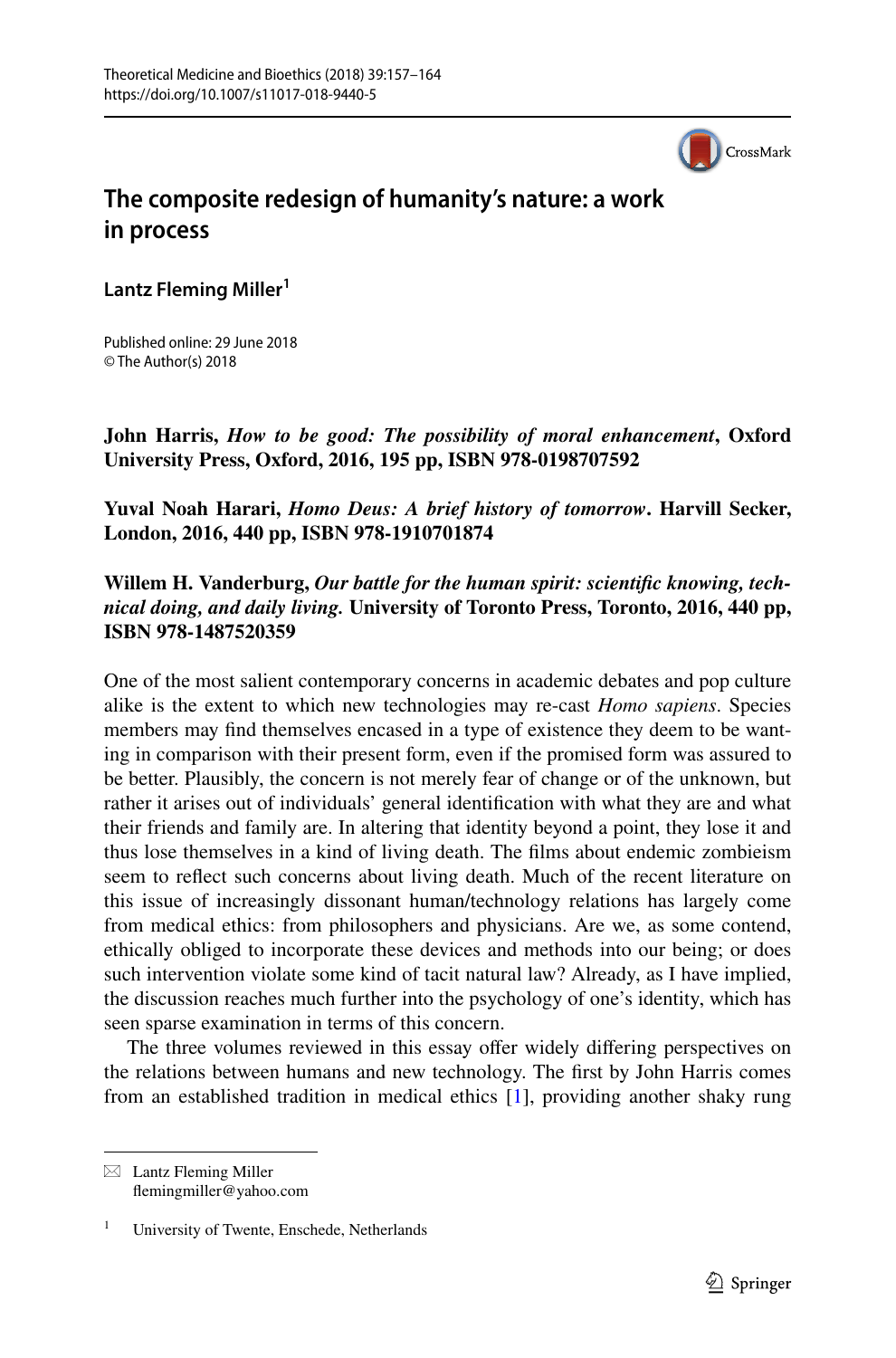in the endless climb up the ethics ladder. The second and third engage these issues from outside the conventional disciplinary bounds—Yuval Harari from the viewpoint of a historian [\[2](#page-7-1)] and Willem Vanderburg from that of an engineer [[3\]](#page-7-2). Thus, the frst volume serves as an efective foil—ofering a common backdrop for evaluating the uncommonness of the latter two perspectives, which are not ethical in nature but social and cultural (through with ethical ramifcations). The rare lessons to be taken from such social and cultural perspectives may help to illuminate the usual, more conventional medical-ethics approaches to pertinent problems relating to technology and human nature.

I start with Harris. A professional moralist, Harris has for many decades promoted the project most neutrally characterized as composite redesign of humanity's nature (CROHN). This project is often narrowly deemed human enhancement (and some versions of it transhumanism); however, it is clearer to designate the project with less normatively loaded terminology. Harris has written so extensively promoting CROHN that this new volume's bibliography lists only works that he himself has authored. I mention this fact because it plays into the book's approach and method, as described below. In his work, Harris largely concentrates on CROHN projects such as human cloning, genetic engineering, cognitive enhancement, and chimeras—and downplays the so-called 'yuck' factor in response to bioengineered beings, this factor being veritably immoral because it purportedly delimits the possibility for types of potential beings. While promoting a preponderance of CROHN techniques, he has also long debated other CROHN-favoring commentators regarding the use of projected pharmaceutical "moral bioenhancement" (MB). This new volume seems to be primarily focused on the ethics of various routes to moral improvement, as he fnds the pharmaceutical method a threat to society and to the CROHN programs themselves.

I say this "seems" to be his focus because one of the central drawbacks to the volume is its sketchy, ununifed structure. While only three of the twelve chapters are previously published essays, and while such reprinting is common and can support efective book-length arguments, justifcation for the volume's lack of cohesion is not evident. Much of the book presents large passages from or summaries of the author's earlier scholarship, and many of the footnoted citations are attributed to him. To read a book so pervaded by specters of the author's previous work is, at best, an insignifcant nuisance; at worst, it amounts to an elliptical experience for the reader. One would need to have at-hand access to the bibliography's exclusive list of the author's prior works, as well as unique insight into both what the author intends the reader to distill from each work and how to interpret this kernel within the context of the present volume. The result of this method, as refected in the peculiar bibliography, reads like a patchy collage of the author's oeuvre. As such, it is difficult to ascertain the precise theses of each chapter, much less that of the entire volume.

Despite this drawback in method and form, some content peeps through. As mentioned, the volume seems to unfold by diferentiating MB from non-pharmacological moral enhancement (NONME, my acronym) and arguing against the former. In this respect, Chapters 4 and 5 are crucial—the latter critically describing MB and the former calling on the need for NONME, especially in the context of emerging technologies that may alter our species. The NONME that Harris holds is that "our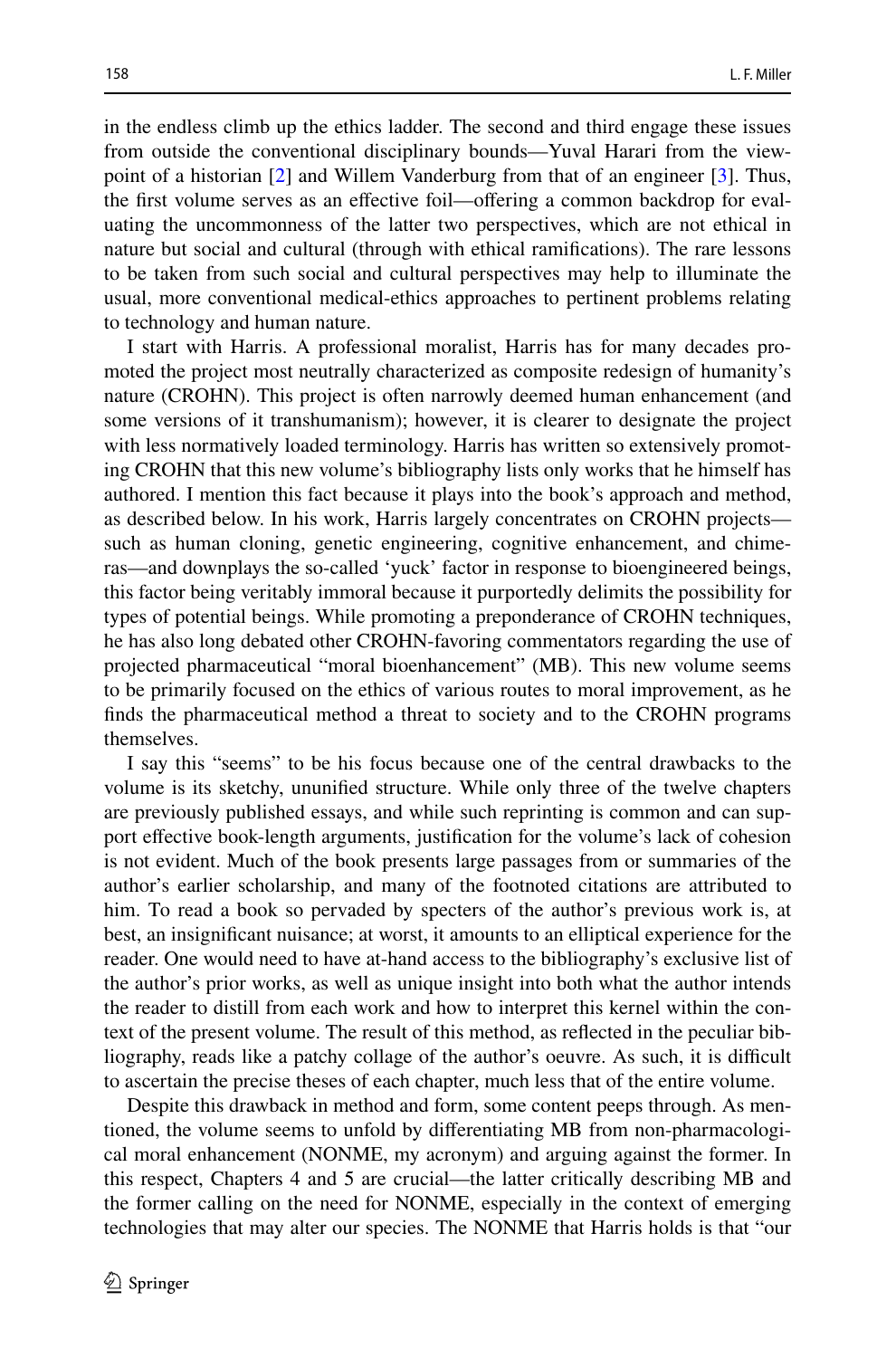chief hope of fnding solutions to the most threatening sources of probable mass destruction and … our only proven forms of moral enhancement" are "science, innovation, and knowledge production, particularly education" [[1,](#page-7-0) p. 74]. That is, cognitive enhancement precedes and induces moral enhancement. Opponents, such as Savulescu and Persson, contend the opposite: MB as soon as possible, then deal with the emerging cognitive enhancers. Yet Harris sees a grave threat to liberty here: "MB so far from raising consciousness, may well dull it to the point where the individual is no longer choosing [actions] at all" [\[1](#page-7-0), p. 79].

When the reader gets to this point in Chapter 5, one can sense an overall theme materializing—one that, in retrospect, helps to contextualize Chapters 2 and 3. Buried in the last section of Chapter 2, which is astonishingly saltatory among a miscellany of topics, is the notion that moral enhancement must involve more than moral emotions, states of mind, intentions, or brain states; rather, it must consist in a "realistic calculation of consequence" [[1,](#page-7-0) p. 37]. Such leaping about is quintessential in this book. In brief, after a jumble of sections about human rights, quotes from Shakespeare, and detours reviling Leon Kass, Chapter 2 at last simply ofers a consequentialist stance. The reader then retrospectively feels out Chapter 3's hermetic point that humans emphasize their humanness more than is morally good, especially since we should not morally mistreat the entities, such as chimeras, that may be born of emerging technologies. Otherwise, we would be guilty of the same ofenses that stain our immoral ancestors, who refused to grant rights to minorities and women hence the chapter title's imperative to take 'the human out of human rights.'

Although clear progress toward an overall argument remains obscure, in these chapters the reader is still able to interpolate—given lack of road signs—some kind of coherent endeavor. However, come the fnal section of Chapter 5, this hope for structure is frustrated by an inscrutable detour. After criticizing MB as intractable, Harris abruptly tosses in fve pages about how humanity would best make moral progress by getting rid of males, the species' single greatest moral burden. Certainly, he advocates doing so without murder—just select out male zygotes or y-sperm at the conception stage. With females' better oxytocin capacity, a female-only world would be much more moral than the one we have today. Yet, notably, the author does not reconcile this authoritarian, paternalistic proposal for society with his vehemently argued position for freedom of choice as essential for moral action. Furthermore, the proposal for increasing levels of the neuroactive substance oxytocin in the population as a way to enhance morality does not mesh well with his criticism of MB, which also calls for raising levels of neuroactive substances in the population to enhance morality. At this juncture, with such patent contradiction, the book loses so much credibility as to threaten the validity of the remaining chapters. (A more charitable reading might hold that this section is instead intended as a joke; but then the remaining question about why such a joke would be relevant here, especially with no cues to signpost its humor, does not salvage the case for coherence.)

Indeed, the chapters that follow maintain the book's saltatory structure. The thought experiment of an omniscient God Machine beaming into everyone's brain would only stife liberty; the notion that normal, non-pharmacological ethics is for 'bad guys' because 'good guys' know how to act does not contradict the MB position that cognition is not necessary for ethical behavior. Harris distances his arguments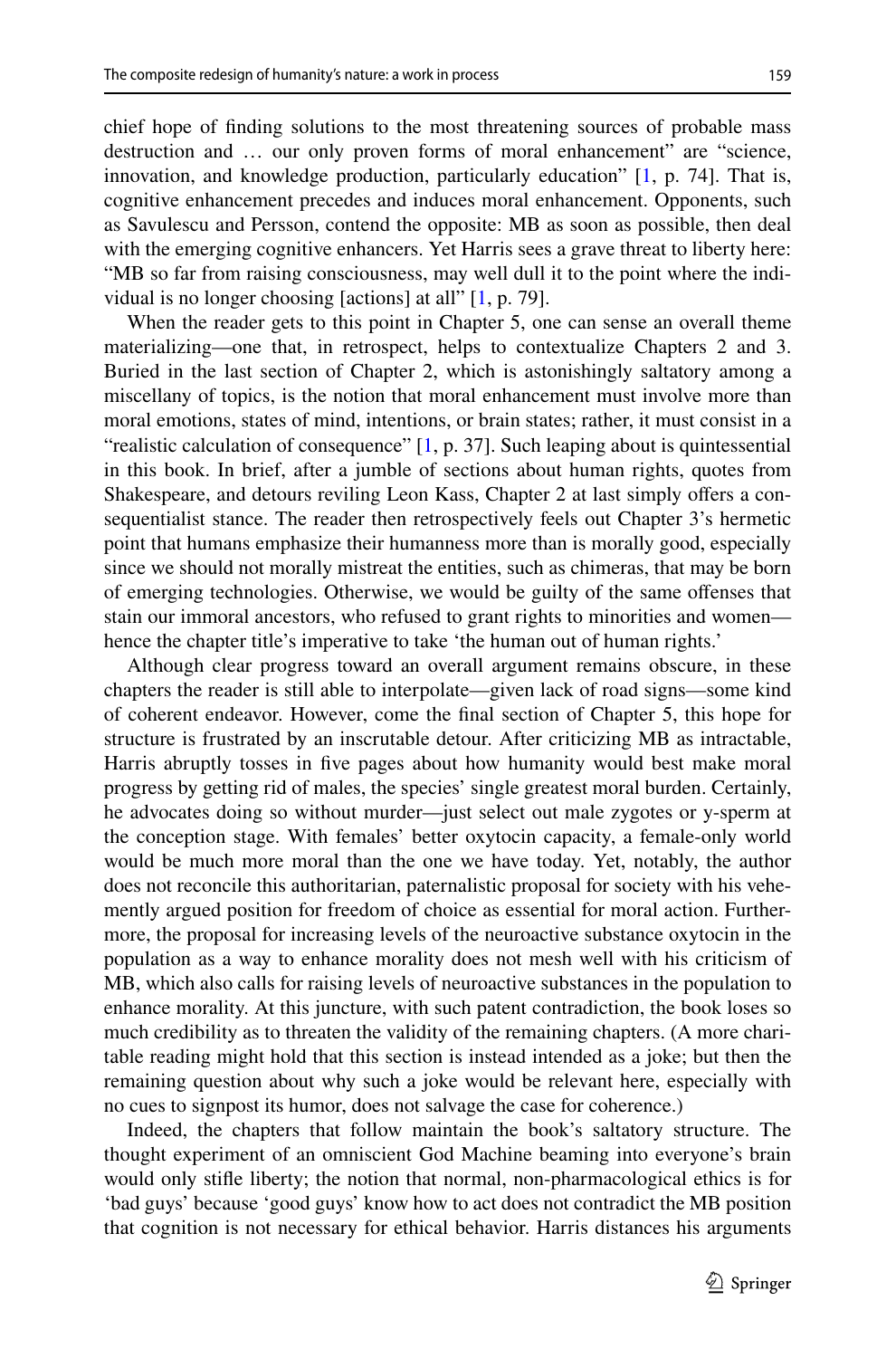from Patricia Churchland's views about molecular morality [[4\]](#page-7-3), then deplores the idea of mindreading as an infringement on freedom while apologizing for the invasion of privacy already extant in the (Big Data) cloud. He ends on an ambiguous note—half-cautionary, half-resigned—regarding the question of whether intelligent automata should be considered persons. Again, he presents a passel of interesting issues, but fails to pull a coherent thread through them, ofering little in the way of clear argumentation and tending toward polemic with strangely inexact positions.

Harris's new volume stands somewhere in the regions of traditional bioethical concerns for CROHN and exemplifes the range of such debates, even among CROHN-project supporters. Another new work, by the historian Yuval Harari [[2\]](#page-7-1), recognizes the ethical issues raised by CROHN programs, especially the extreme ones, without taking up the usual ethical approaches to these issues. His previous work, *Sapiens*, offers a skillfully concise telling of our species from our forager ancestors to early cultivators and thence industrial societies [\[5](#page-7-4)]. His present work attempts to project this story into the species' future. If the efort succeeds anywhere, it is in corroborating the common notion that the future is not a parallel of the past, nor even an anti-parallel, even if the future steadily becomes the past. For humans at least, past and future are not broken mirrors of one another but very different concepts. Thus, to tell "the history of the future" may seem too cute an idea, and the reader may fear that the book will fall fat.

Yet—and it takes reaching the end of the long (67-page) frst chapter to realize the volume does become serious and more inviting, erasing fears of its potential cuteness. The author articulates his most basic and far-reaching assumption: "The following chapters discuss how humanism—the worship of humankind—has conquered the world. Yet the rise of humanism also contains the seeds of its downfall" [\[2](#page-7-1), p. 65–66].

The major issue, contrasted with the main antagonist (humanism) in this attempted tale, is emerging technologies, especially those that do not exist but that many an engineer, a businessperson, and a philosophical cohort believe beyond a doubt will exist: the usual suspects—super intelligence, mind uploading, thoroughly virtual worlds, humanlike automata, and nanotech correction of any and all malady. These may appear, in some glistening eyes, to be something new on the planet. But for this volume, they are merely manifestations of the same old multi-century socialpolitical phenomenon: humanism.

Humanism in this book is a "religion" [\[2](#page-7-1), p. 66], a creed lasting about 300 years, that is, since the onset of the new scientifc age. In placing *H. sapiens* at the center of the universe (*pace* Copernicus) and promoting the species' self-worship, humanism has led the Earth to the Anthropocene, wherein the species is the most powerful force shaping the globe and life upon it. Supposedly, nature is nearly conquered; the species has almost entirely alienated itself from other lifeforms in the process, and now it can allegedly have as complete control of itself and the technical environment as the Greek gods had over their world. Yet "while the attempt to upgrade humans into gods takes humanism to its logical conclusion, it simultaneously exposes humanism's inherent flaws" [[2](#page-7-1) p. 66]. In fact, "attempts to fulfil humanism result in its downfall" [\[2](#page-7-1), p. 67]. Not only are these faws exposed in the process of human upgrading, but they also undermine the humanistic program itself, threatening to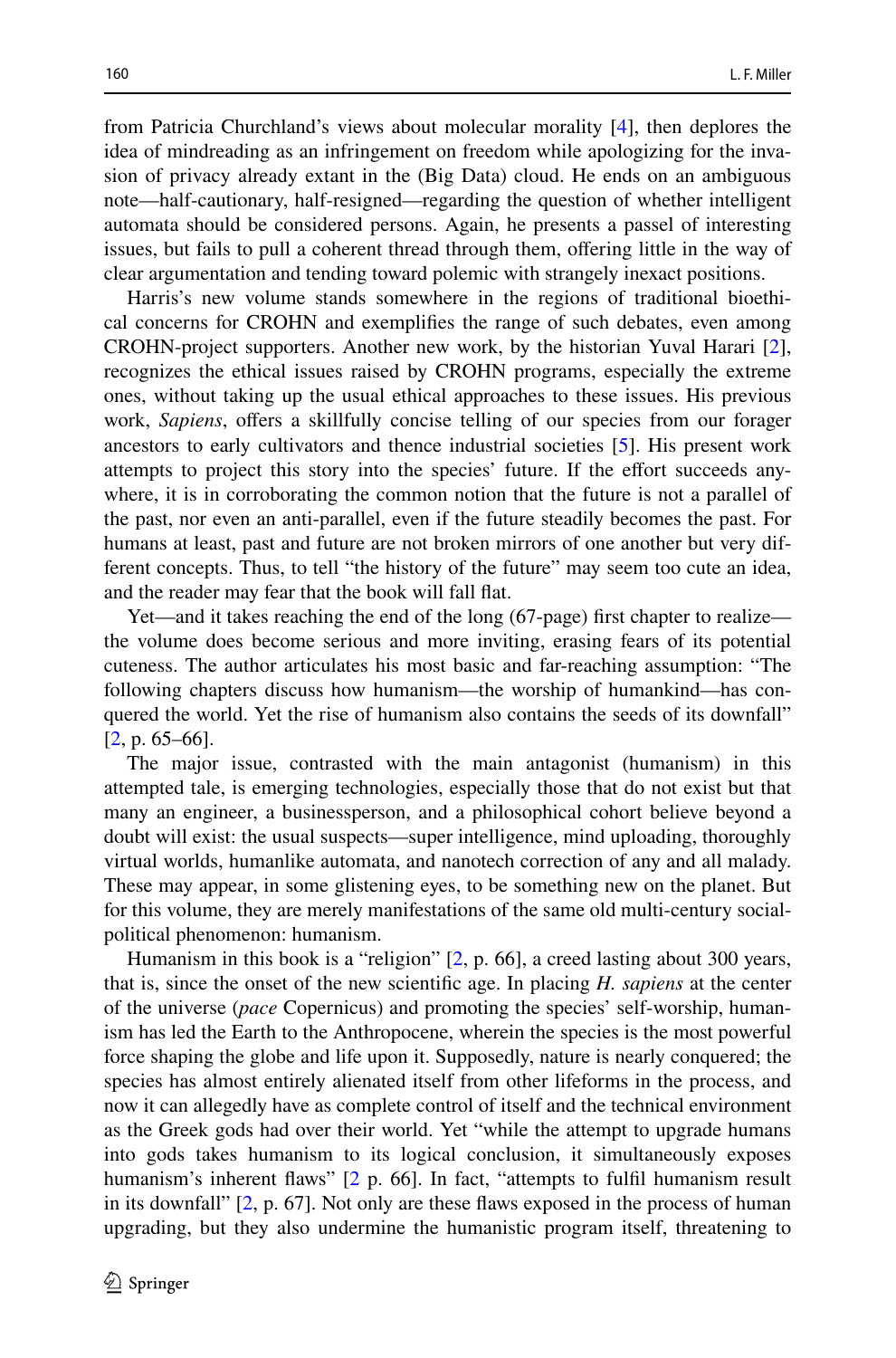drag life's manifold into its pit. The book seems to ofer hope that such analysis of humanism and its highly deleterious efects can help us, as free agents, to somehow neutralize this acid-like destructiveness.

The book's intention, then, is clear and inviting. The problem lies not in its succoring hope, but in the fact that there is no singular creed of humanism. Rather, there seem to be multiple humanisms. Harari avers that, by the advent of the Twentieth Century, humanism had undergone a schism into three groups: orthodox liberal, socialist, and evolutionary. Yet there is still a nagging complication in speaking of humanism as the result of a schism as opposed to a multiplicity of ideologies or doctrines that have developed over millennia. To treat humanism as one monolithic movement, although certainly not unique among commentators, may be too much of a stretch. A historian of Harari's expertise must understand the term "humanism" did not enter occidental vocabulary until Niethammer coined it in 1808, invoking Cicero's *humanitas*, in a drive to reform education so as to inculcate values of civic virtue. Certainly, movements like Niethammer's and later humanisms had existed for millennia, both in the West and in the East. But the perplexity for historians is the diachronic diversity of such movements. Why should they all be subsumed under the term "humanism"?

These movements seem to share with one another little more than the idea that members of the species should treat others well. Some humanists, such as Niethammer and even Cicero, would still allow a place for the Divine in human civic life; others would emphasize moral values derived purely from human interests. Some humanisms underscore the importance of understanding humanity's position within nature and among other life forms; others encourage the notion that it is human destiny is to conquer nature. In a contemporary example, some commentators may indeed maintain, much in line with Harari's assessment, that human-based values of exploration, discovery, and improvement dictate the species' evolution toward a new type of species, harnessed by the drive to overwhelm or enslave nature. By contrast, at least one countermovement (*Pièce et main d'oeuvre*), maintains that it is antihuman to try to climb out of what their opponents deem to be an unworthy, faulty body and soul and to remake these in their own image of perfection.

In brief, Harari essentially asserts that humanity can either follow the (ersatz?) humanistic CROHN plan—a route he does not endorse—or buck humanism, sending a warning about the trend toward CROHN. It is simply not clear that attempts to fulfll humanism (or more accurately, humanisms) are what have led the species to the brink of likely self-destruction via techniques designed to guarantee consumers "immortality, bliss and divinity" [[2,](#page-7-1) p. 278]. Certainly, one school of historical scholarship encourages the identifcation of sociopolitical trends to explain technological developments. Can such practice work for a 'history of the future' such as this one? Harari's book does attempt to, by tying the twenty-frst century search for technique-enabled bliss to "the traditional ideals of liberal humanism" [\[2](#page-7-1), p. 279]:

Since humanism has long sanctifed the life, the emotions and the desires of human beings, it's hardly surprising that a humanist civilisation will want to maximise human lifespans, human happiness and human power. [\[2](#page-7-1), p. 279]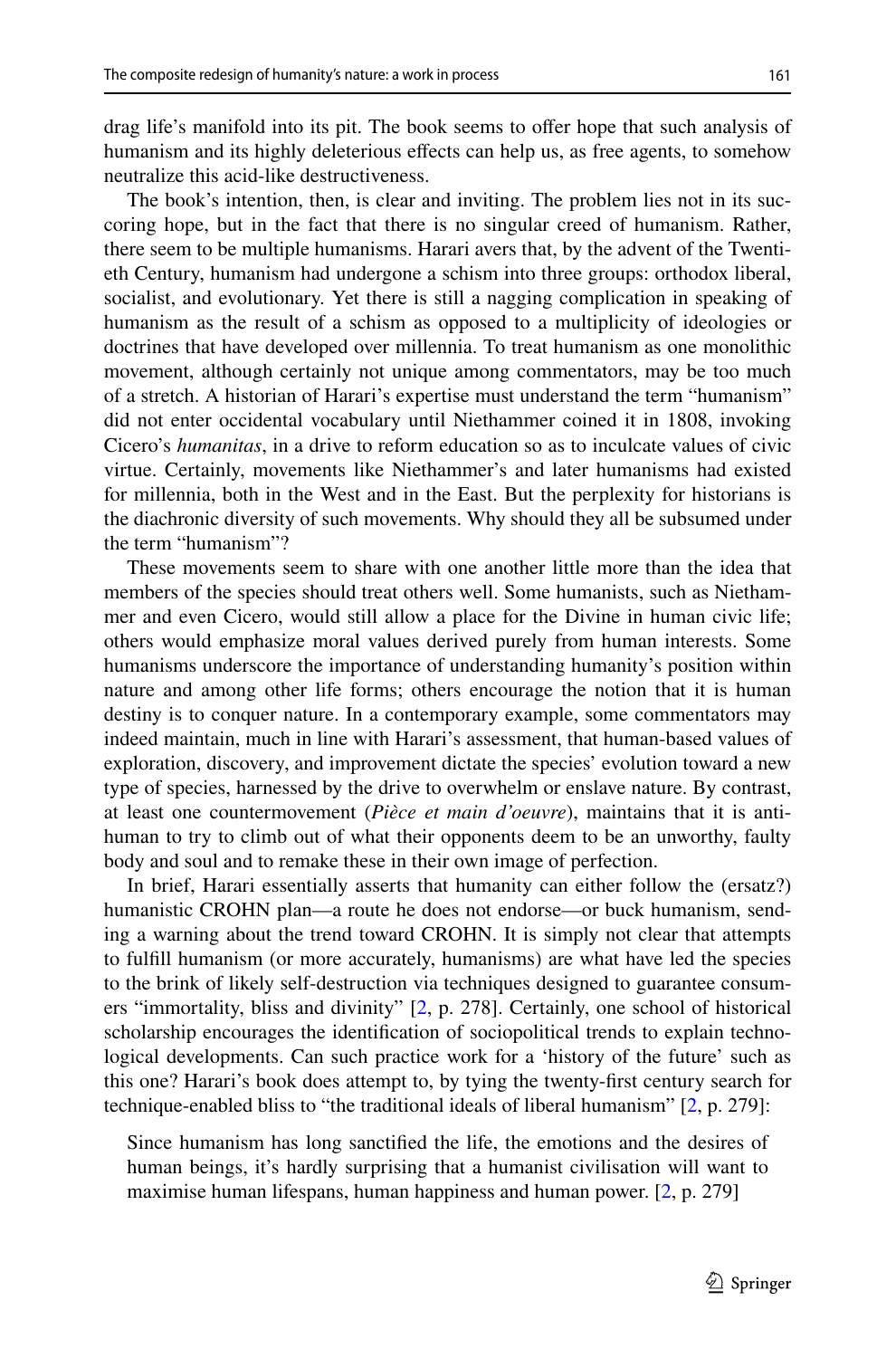In this quote and the rest of the paragraph, the book subtly reverts from the schismfraught humanism to the monolithic humanism. Thus, at least in terms of this volume's presentation, it remains unconvincing that the CROHN movement and its successes so far—by duping billions of consumers into buying high-technology products and thereby indirectly funding the movement—arise simply from the faulty philosophy of humanism.

The link to humanism seems to be thus: while liberal humanism enabled the scientifc revolution and the technological wonders inspired by it, liberal free-market policies produced hyper-activated consumerism. Further, biological research increasingly shows that humans, like any organisms, are just mechanisms wholly determined and without free agency—thus undermining the very liberal humanism that gave rise to this scientifc inquiry in the frst place. Chapter 9's great decoupling of liberal-humanism individuality from the results of liberal-humanism's sciences makes the former obsolete and renders a crisis: (1) humans lose their economic and military status, rendering them useless and worthless; (2) for a while at least, the species as a whole will retain some value, while the individual loses all value; (3) for a while at least, the very few elite individuals upon whom the mechanized system depends will retain some value, making their extermination unlikely.

This prospective decoupling, which mirrors and intensifes Hannah Arendt's concerns about automation, is indeed unsettling. The thesis merits the book's convincing dissection and constitutes a large part of its warning. However, by the book's end (on the Silicon Valley religion of Dataism), it is not apparent that either the extensive routing through a scapegoated humanism or the casting of CROHN as a demented humanism is necessary in order to make this warning sufficiently loud. In fact, because the humanisms are many, faulting humanism may detract even from efforts to help fence-sitters climb down and join the effort to defuse CROHN.

What exactly should be done in the face of CROHN scenarios that, as Harari implies, are totalitarian and very possibly genocidal remains unclear. Harari, for all his excellent insights (the humanism red herring aside), leaves readers with only three questions to think about as they go about their day: (1) Are we just algorithms? (2) Is consciousness not as important as intelligence? And (3) do we want our lives to be dominated by mechanisms that know more about each of us than we know ourselves? These are great concerns but are not emphasized in the book's structure. Part of the author's strategy may be to make the full implementation of CROHN so vivid and threatening as to disturb readers as much as any possible set of instructions can do.

Harris' book reveals yet another anguishing angle here: though it represents only one of the few available explicitly philosophical works in support of CROHN, it is nonetheless poorly organized, lacks clear argumentation, and remains fraught with logical and critical-analytic pitfalls. In exemplifying what little substantial philosophical work has come out supporting CROHN, the Harris volume shows just how steeped the CROHN movement is in irrationality and in scant critical analysis.

A third recent volume, Vanderburg's *Our Battle for the Human Spirit* [[3\]](#page-7-2) though not about CROHN per se—offers concrete steps toward counteracting the widespread consumerist addiction to ever-newer devices. Vanderburg is a lifelong engineer and contributes the vocation's rare and much-welcomed viewpoint on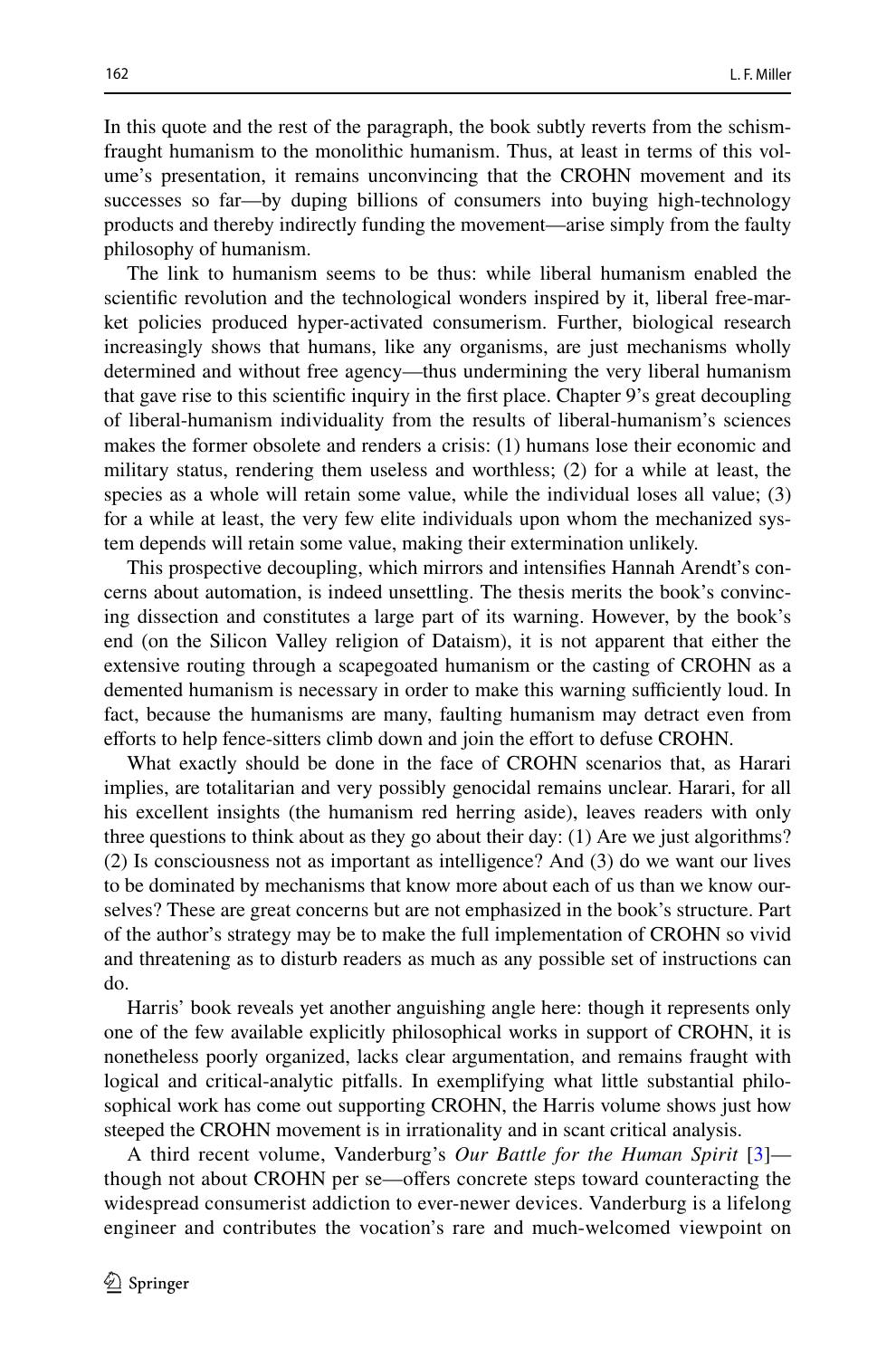technology ethics. Besides his technical education, Vanderburg studied under Jacques Ellul, whose imprint is evident on almost every page—yet, curiously, without Ellul's signature sense of insurmountable doom. Vanderburg sees gloom, but he also foresees a way to circumvent the gloom. One among many setbacks he identifes is specialty or discipline-based approaches to education and problemsolving. Such approaches pigeonhole the engineer into a narrow and particularized problem-solving space, which cannot ft the result to wider human needs. His work as an engineer, as well as his experience in dealing with many engineers, has made all too evident how the discipline-based approach serves to stife the human spirit.

Another main contributor to the current deadened fact-driven industrial society is desymbolization—whereby activities and products render no integrated symbolic meaning to our idiosyncratic human identities. Little does one relate to anything else one does or what the rest of the universe means in terms of its relation to these actions. This is the challenge of secularization: "If technique destroys our being a symbolic species, it will likely disappear with us" [[3,](#page-7-2) p. 85]. As connectedness with life and culture comes via technique instead of via others, "something essential about life is being fltered out" [\[3](#page-7-2), p. 141]. The sciences and technique are both discipline-based, and they are equally separated from our needs. Scientists should thereby practice "a relative, and not an absolute, objectivity" [[3,](#page-7-2) p. 95]—that is, one that is relative to our needs and the needs of the environment.

A solution may come from the process of resymbolization and extension beyond the discipline-based approach. Vanderburg ofers the examples of Brazil's Semco and Sweden's Volvo Uddevala plant, which instigated worker-driven product assembly, wherein workers assembled entire automobiles in small teams. Such practice may seem to compromise efficiency, but in the end it proved sufficiently meaningful for the workers that efficiency was not significantly compromised. Yet, to return, symbolization would require a deliberate overhaul on the part of citizens, as well as on the parts of businesses and political leaders. Education would be a primary venue for restructuring discipline-based approaches as more culturally integrative, in the interest of resymbolization and restoring meaning to work, and in the interest of returning to real-life needs and the needs of the community and biosphere.

The author admits to having made inroads towards such goals in his work with the Canadian educational administration. Although many of those inroads have since been eroded, he maintains hope that change for the betterment of the human spirit is at least feasible—if only leaders would concur and act.

Vanderburg's work may hold the most potential value of the three books discussed in this essay. He suggests how we as individuals, as citizens, and as members of a species can optimally respond to the ongoing barrage of new techniques. Vanderburg does not explicitly take on CROHN projects, although he mentions some CROHN techniques in passing. Yet these projects implicitly fall within the scope of his concern about how techniques and designs in the current cultural context are hampering the human spirit.

Unfortunately, despite the urgency of Vanderburg's message, this book (the fnal of a fve-part series) has stylistic shortfalls that can impede the promulgation of its message. The book's style is at the same time thick and exceedingly repetitious, as